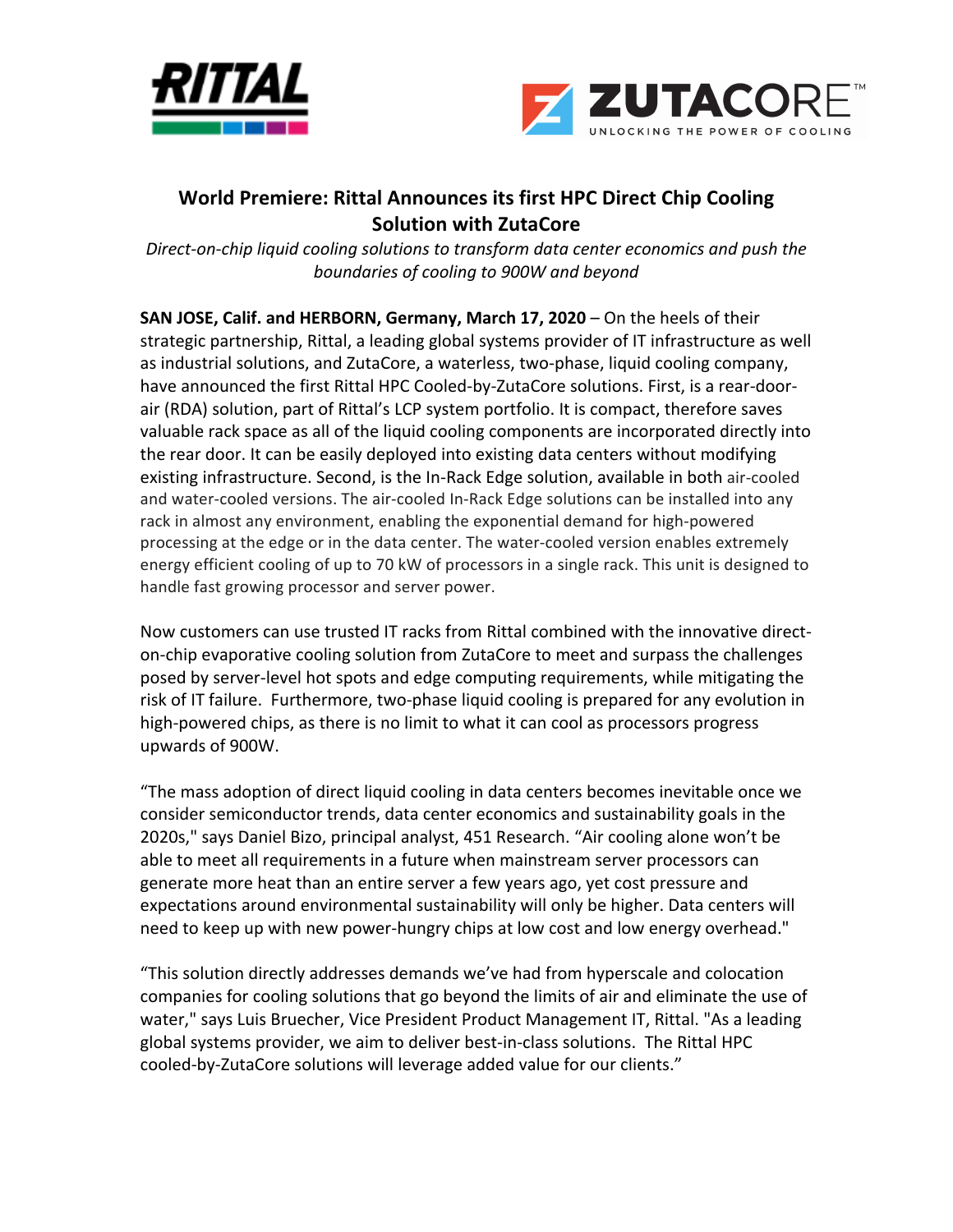



Industry leading LCP system technologies from Rittal are complementary to ZutaCore's HyperCool technology. This hybrid system allows data center operators to gain energy efficiency as the hybrid system efficiently removes heat from high flux devices using two-phase cooling, leaving the low flux devices to be cooled by air. Together they can alleviate cooling boundaries from hot spots to the edge, consistently, in any climate, from the CPU level through to a server, rack and data center levels. The RDA solution addresses the need for a cost effective way to cool high-powered processors that present major challenges to typical air-conditioning systems. The air-cooled In-Rack Edge needs no plumbing or special environment outside of the rack. This makes it ideal for solving problems in traditional air-cooled data centers that need to incorporate higher power density in servers and in racks.

"By partnering with Rittal to bring our direct-on-chip cooling solutions to market, we can now answer the demand we've already seen and scale to provide this technology to some of the industry's largest and most demanding data center operators," says Udi Paret, President, ZutaCore. "From search engine and social media companies to hyperscale and colocation providers, the Rittal HPC cooled-by-ZutaCore solutions bring the unique benefits of Rittal's modular system technology alongside waterless liquid cooling for unparalleled heat dissipation. This is the only system on the market that can easily enable users to deploy the latest, most powerful processors in data centers. And in particular where facility water is not readily available."

Due to the cancellation of OCP Global Summit, which was to be the world premier of the interactive Rittal HPC Cooled-by-ZutaCore demo, Rittal and ZutaCore will soon announce a virtual opportunity to learn more about their joint product pipeline. Participants will learn more about how the two partners are addressing demands from hyperscale and colocation companies. The partners will outline a future scaling strategy to continue providing flexible solutions for both new and retrofit projects.

## **About Rittal**

Rittal, headquartered in Herborn, Germany, is a leading global provider of solutions for industrial enclosures, power distribution, climate control and IT infrastructure, as well as software and services. Systems made by Rittal can be found in more than 90 percent of all global branches of industry, including mechanical and plant engineering, food and beverage production and in IT and telecommunications. The international market leader's product portfolio includes configurable enclosures, with data available across the entire production process. Smart Rittal cooling systems, with up to 75 per cent lower power and high CO2 advantage, can communicate with the production landscape, enabling predictive maintenance and servicing. The offering also includes innovative IT products, from IT racks and modular data centers, to edge and hyperscale computing solutions. Founded in 1961, Rittal is the largest company in the owner-operated Friedhelm Loh Group. The Friedhelm Loh Group is active worldwide, with 18 production sites and 80 international subsidiaries. It has approximately 12,000 employees and